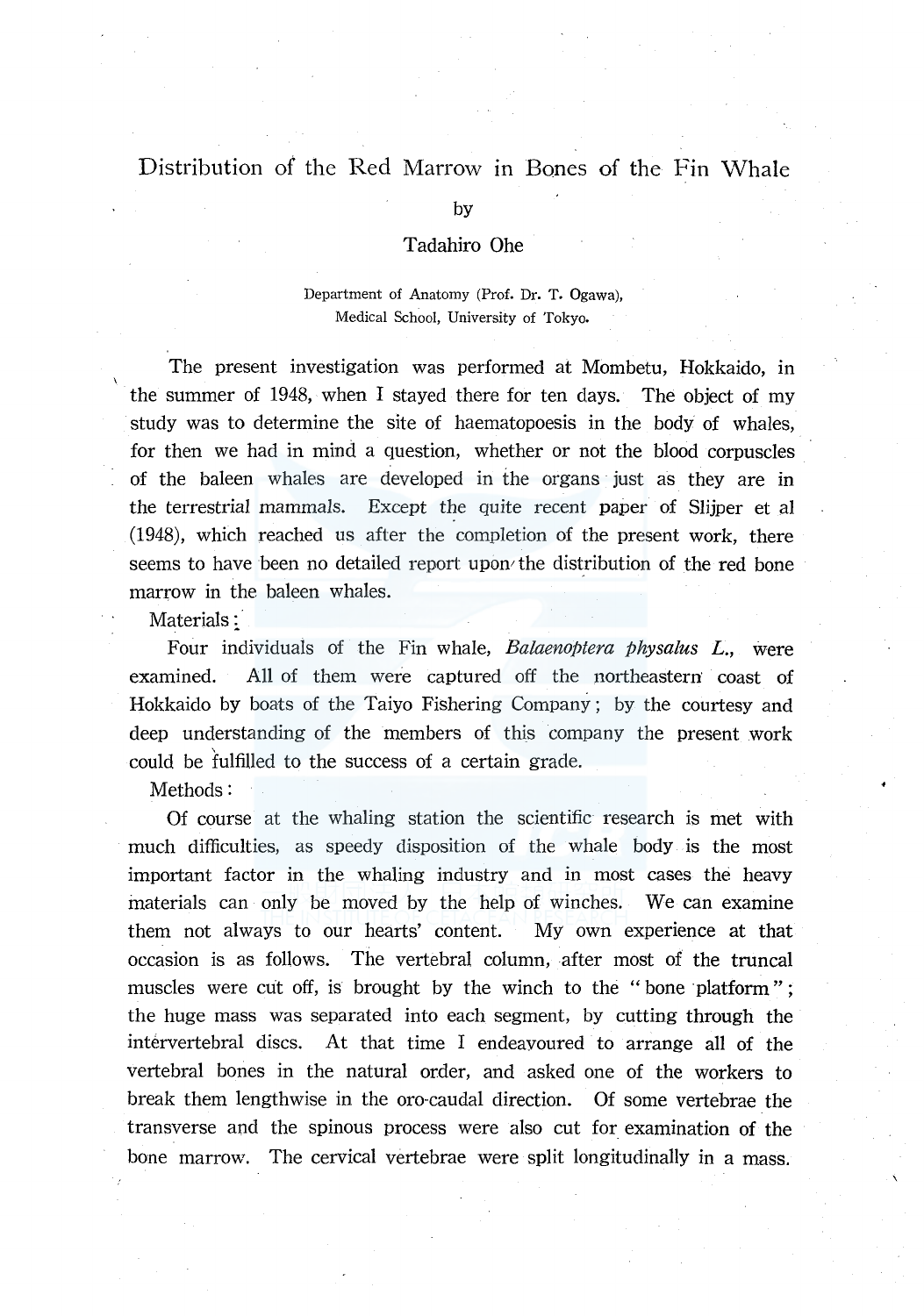#### 18 Tadahiro Ohe

The dissectors used to remove the ribs altogether with intercostal muscles and pleura as a whole from the vertebral column, then to separate them into each rib and to bring them to the bone platform. At that occasion I arranged the ribs in the natural order on each side and examined their caput, cauda and the middle part, sectioning transversely. Though the ribs of the Fin whale are said to be usually fifteen pairs, there were two cases Nos. 42 and 40, in which I found only fourteen pairs. The problem, whether there were really only fourteen pairs, or one pair, probably the last, was lost at the dissection platform, is not certain. I guess the former assumption may have more truth.

To my regret, I had no chance to examine sternum and pelvis. I did not dare to find out these small bones, not to disturb too much the speedy work at the dissection platform. The chevron bones are carried to the bone platform as a long chain-like block, and I cut some of them to see the marrow.

The large skull is at first divided by the bone saw lengthwise at the middle line into right and left halves, cut then in various directions into many blocks, which are small enough to be easily dropped into the pressboiler. I examined the cut surfaces of them as much as possible. The hyoid consists of one median part (basihyal and thyroyal) and paired lateral parts (stylohyal). The stylohyal was usually not discovered, as it was carried probably to another place. I cut as a rule the hyoid bone in the median plane and further along its long axis.

The scapula was cut into two parts, a cranial and a caudal. The large projected acromion was examined especially. Bones of the pectoral limb were cut in a mass transversely into two pieces, and then in the same direction into four portions. The head of the humerus was especially ·observed.

I made some microscopical preparations from the red marrow and ascertained that the haematopoesis was certainly taking place in it.

| No. of the specimen | 44                   |                        | 40                   | 42                   |
|---------------------|----------------------|------------------------|----------------------|----------------------|
| Body length in feet | 50                   | 52                     | 53                   | 67                   |
| Sex                 | Female               | Male                   | Female               | Female               |
| Date of the capture | 8 a.m.<br>August 14. | $5$ p.m.<br>August 12. | 5 p. m.<br>August 9. | 8 a.m.<br>August 12. |

Results: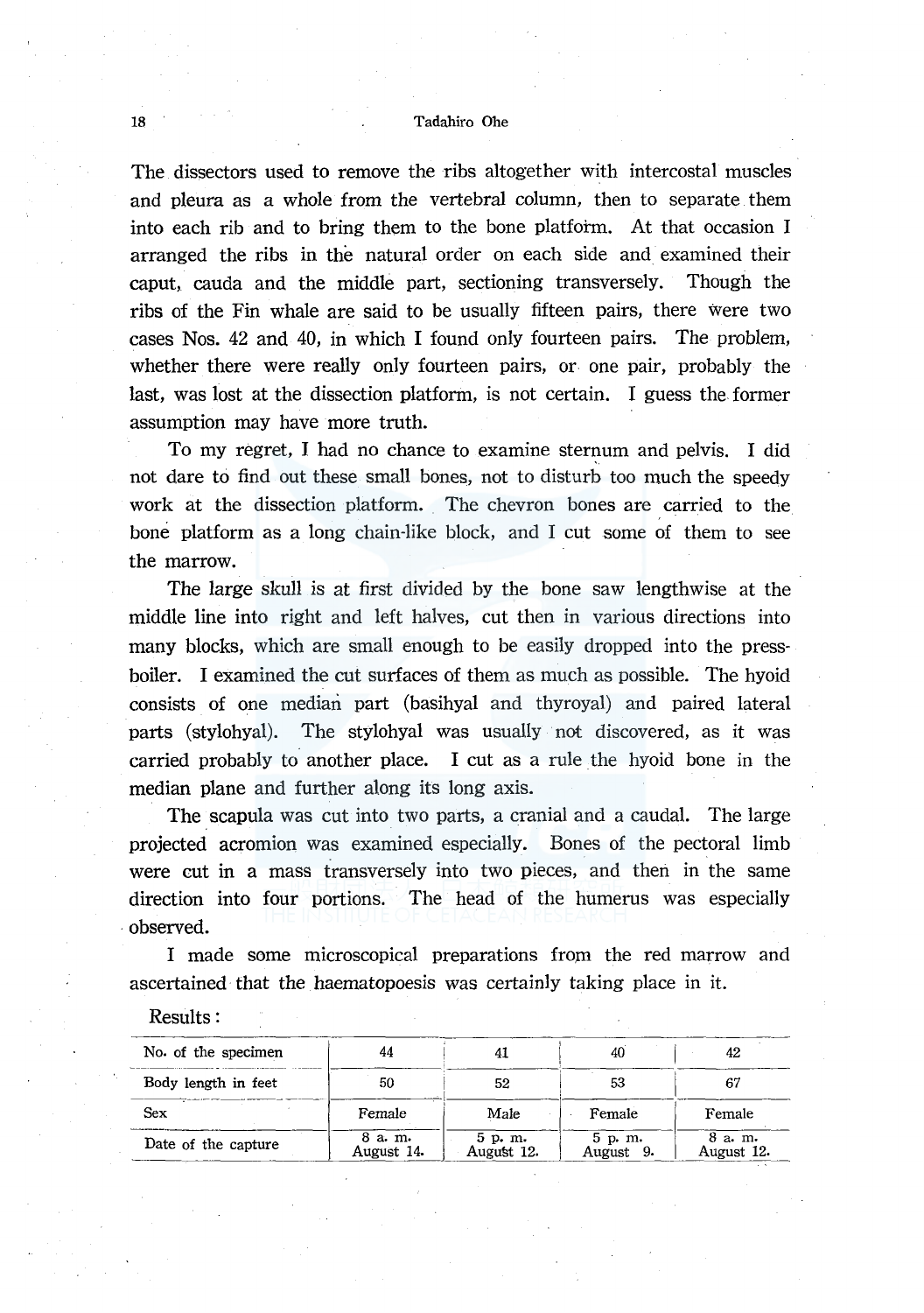# Distribution of the red marrow in bones of the Fin whale 19

| Beginning of dissection           |                                                                                                       | 6 p. m.<br>August 14.                                                                                                                                                                                                                                                                                                                                                                            | 3 a.m.<br>August 13.                                                                                                                           | 6 a.m.<br>August 10.                                                                                            | 4 p.m.<br>August 12.                                                                                         |  |
|-----------------------------------|-------------------------------------------------------------------------------------------------------|--------------------------------------------------------------------------------------------------------------------------------------------------------------------------------------------------------------------------------------------------------------------------------------------------------------------------------------------------------------------------------------------------|------------------------------------------------------------------------------------------------------------------------------------------------|-----------------------------------------------------------------------------------------------------------------|--------------------------------------------------------------------------------------------------------------|--|
|                                   | Approximate hours elap-<br>sed between capture<br>and dissection                                      | 10                                                                                                                                                                                                                                                                                                                                                                                               | 10                                                                                                                                             | 11                                                                                                              | 8                                                                                                            |  |
| Vertebrae                         | Vertebral formula                                                                                     | $7 + 15 + 14$<br>$+20$ $=$ $50$                                                                                                                                                                                                                                                                                                                                                                  | $7 + 15 + 14$<br>$+22=58$                                                                                                                      | Not especially examined.                                                                                        |                                                                                                              |  |
|                                   | Atlas                                                                                                 | The red marrow was found only in the ventral arch.                                                                                                                                                                                                                                                                                                                                               |                                                                                                                                                |                                                                                                                 |                                                                                                              |  |
|                                   | Cervical vertebrae 2-7                                                                                | Entirely filled with red marrow, but in No. 44 not so complete-<br>ly as in three other individuals.                                                                                                                                                                                                                                                                                             |                                                                                                                                                |                                                                                                                 |                                                                                                              |  |
|                                   | Thoracic vertebrae<br>$1 - 15$                                                                        | Also filled with red marrow, but the white marrow $(1)$ was pre-<br>sent in a wedge-like form <sup>(2)</sup> in the peripheral part of the<br>vertebral body, becoming larger in the caudal direction. $(3)(4)$                                                                                                                                                                                  |                                                                                                                                                |                                                                                                                 |                                                                                                              |  |
|                                   | Lumbar and caudal<br>vertebrae                                                                        | Beginning with the 15. (in No. 42 with 14.) thoracic vertebra<br>caudalwards the red marrow becomes irregular in shape and<br>gradually decreases in extent, but in Nos. 41 and 40 it was<br>present in addition along the lines of epiphysis. A red spot<br>was found down to the 2. caudal (No. 44), to the 12. lumbar<br>(No. 41), to the 8. lumbar (No. 40), or to the 2. caudal (No.<br>42) |                                                                                                                                                |                                                                                                                 |                                                                                                              |  |
|                                   | Processes<br>examined<br>of some vertebrae $(+)$ :<br>presence of the red mar-<br>row;-: its absence) | 6. thor. $+$<br>14. thor. $-$<br>1. $lumb.$                                                                                                                                                                                                                                                                                                                                                      | 10. thor. $+$<br>15. thor. $-$                                                                                                                 | 4. thor. $+^{(5)}$<br>7. thor. $+$<br>10. thor. $+$<br>$14.$ thor. $-$                                          | 5. thor. $+$<br>10. thor. $+$                                                                                |  |
| Skull                             |                                                                                                       | Two<br>small<br>pieces of red<br>marrow, each<br>the size of a<br>hen's egg, we-<br>re present in<br>the basal part,<br>and a larger                                                                                                                                                                                                                                                             | One red por-<br>tion was pre-<br>sent in the ba-<br>sal part<br>and<br>another in the<br>frontwall of the<br>brain case and<br>one more in the | Though I re-<br>member to ha-<br>ve seen the red<br>marrow in the<br>skull, I can not<br>clearly locate<br>it.  | The<br>skull<br>had<br>the<br>red<br>marrow<br>only<br>in its anterior<br>basal part.                        |  |
|                                   |                                                                                                       | one in the roof<br>of the brain case.                                                                                                                                                                                                                                                                                                                                                            | occipital part.                                                                                                                                |                                                                                                                 |                                                                                                              |  |
| Hyoid                             |                                                                                                       | Not<br>examined.                                                                                                                                                                                                                                                                                                                                                                                 | A relatively<br>large red por-<br>tion in the thy-<br>rohyal<br>and :<br>scattered<br>red<br>the<br>spots in<br>basihyal.                      | The red mar-<br>row was pre-<br>sent<br>only<br>in<br>the thyrohyal.<br>The stylohyal<br>was not obser-<br>ved. | The red mar-<br>row was pre-<br>sent neither in<br>the basi- and<br>thyrohyal, nor<br>in the stylo-<br>hyal. |  |
|                                   |                                                                                                       |                                                                                                                                                                                                                                                                                                                                                                                                  | Stylohyal not<br>examined.                                                                                                                     |                                                                                                                 |                                                                                                              |  |
| Ribs                              |                                                                                                       | The red marrow was present only in the caput. But only in<br>the caput of the 10. rib of No. 41, the red marrow was mixed<br>with the white one.                                                                                                                                                                                                                                                 |                                                                                                                                                |                                                                                                                 |                                                                                                              |  |
|                                   | Glenoid                                                                                               | The red spot was seen.                                                                                                                                                                                                                                                                                                                                                                           |                                                                                                                                                |                                                                                                                 |                                                                                                              |  |
| Scapula                           | Scapular plate                                                                                        | Three<br>very<br>small spots of<br>the red marrow<br>were found.                                                                                                                                                                                                                                                                                                                                 | Here<br>and<br>there red mar-<br>No red marrow<br>row was pre-<br>sent.                                                                        |                                                                                                                 |                                                                                                              |  |
|                                   | Acromion                                                                                              | No red marrow                                                                                                                                                                                                                                                                                                                                                                                    |                                                                                                                                                |                                                                                                                 |                                                                                                              |  |
| Bones of flipper<br>No red marrow |                                                                                                       |                                                                                                                                                                                                                                                                                                                                                                                                  |                                                                                                                                                |                                                                                                                 |                                                                                                              |  |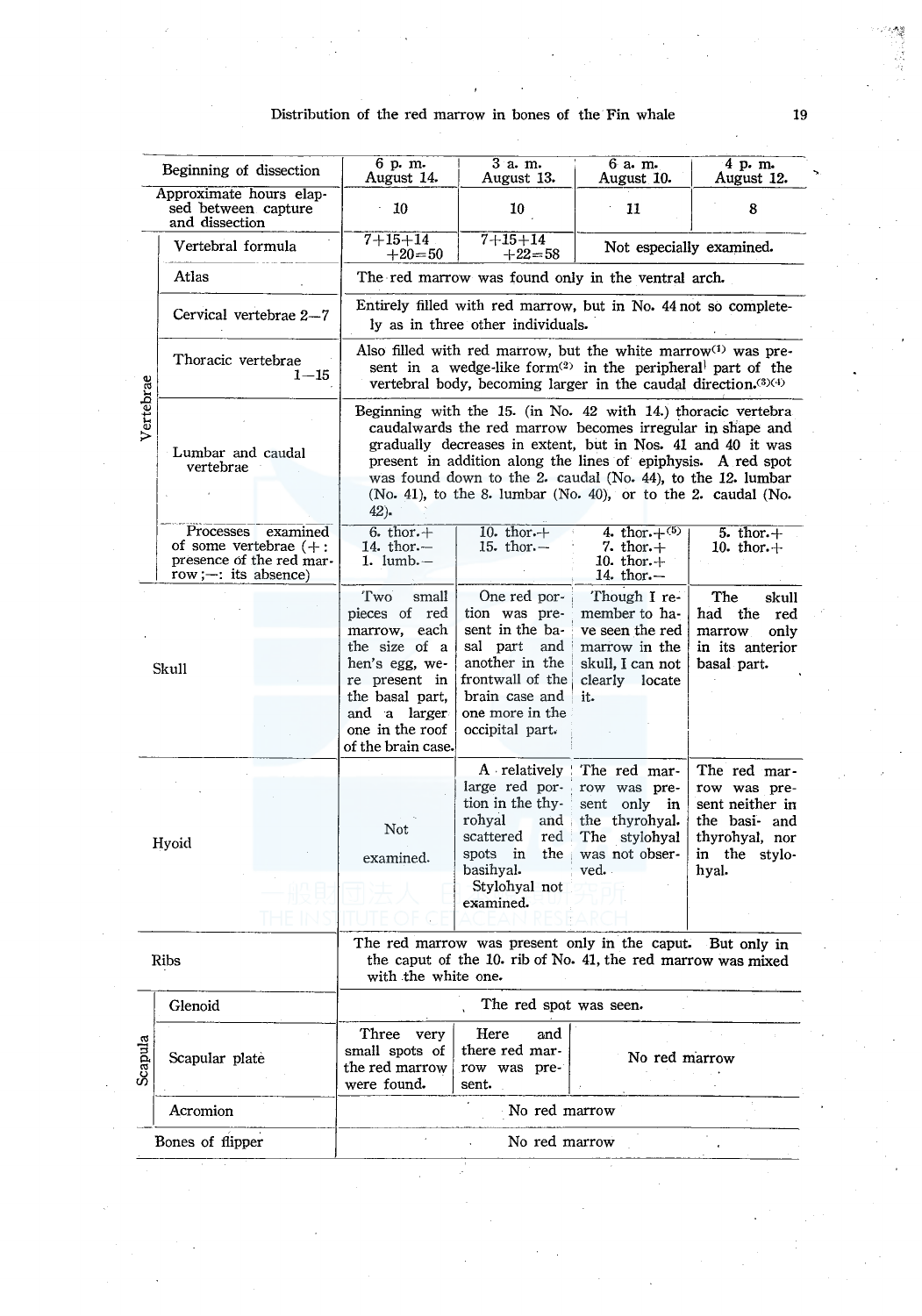#### 20 Tadahiro Ohe

Supplementary remarks to the table of the foregoing pages:

- (1) Man says usually "red" and "yellow" as to the bone marrow, but in the whale, especially in the vertebrae of them, the yellow marrow might be better called ''white", because in the lumbar vertebrae, for instance, we get an impression, as if red ink were dropped on the snow. So I used in this paper, instead of " yellow ", the term " white bone marrow." But in hyoid, scapula, and bones of the skull the yellowish colour predominates.
- (2) By cutting further, the red marrow was seen in form of an hour-glass.
- (3) In the epiphyses of the thoracic vertebrae of No. 42 the red marrow of a patch-like form is present in the center, surrounded by the white marrow : this fact was not seen in the other specimens.
- (4) In the 10. to 13. thoracic vertebra of No. 42 the dorsal wedge of the white marrow was relatively sharp and small, while the ventral white part showed more rounded contour.
- $(5)$  The red marrow in the processes of the 4. and 7. thoracic vertebra was continued to that of the vertebral body, while that in the processes of the 10. thoracic vertebra showed no direct continuation with that of corpus.

#### Summary:

(1) In the atlas the red marrow is present only in the ventral arch. From the 2. cervical down to the 14. thoracic vertebra the vertebral bodies are filled nearly completely with the red marrow, and as the whale advances in age, this seems to disappear in the caudo-cranial direction.

Beginning with the 15. thoracic vertebra the red marrow becomes irregular in shape and decreases suddenly in extent, but point-like red places can be found up to lumbar ·or caudal vertebrae.

As Slijper says, the red marrow seems to disappear earlier in the processes than in the corpus of vertebra. In the latter the white marrow appears at first in a wedge-like form in the circumferential part, and at that time the convertion of the red marrow into the white has not yet finished in the processes.

In the vertebrae of two individuals (No. 44 and No. 41), the red marrow, irregular in shape, was also present along the lines of epiphysis, but this was not the case in the other two (No. 40 and 42).

(2) In scapula, hyoid and skull the red marrow becomes smaller with the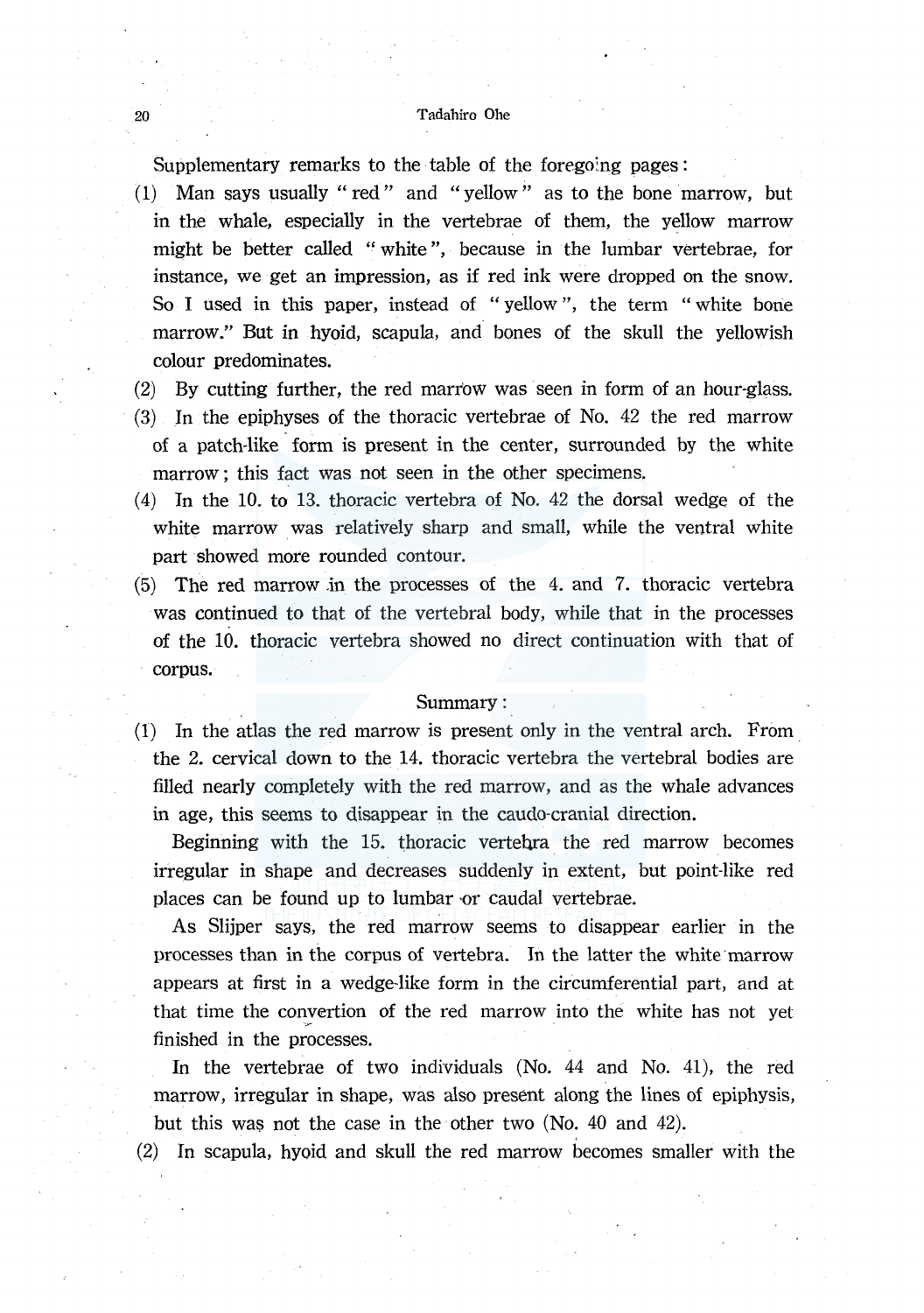Distribution of the red marrow in bones of the Fin whale 21

age. Slijper et al seem in the Blue whale not to have seen the red marrow in these bones.

(3) In all of the costae the red marrow was present in the caput.

 $(4)$  In bones of the flipper and in the chevrons the red marrow is completely lacking.

## Explanation of the figures :

Except hyoid, lateral views of all of the bones are shown. The processes of vertebrae are omitted ; ribs, hyoid and bones of the flipper are moved from their natural positions. black·························································red bone marrow.

obliquely lined area···· · · · · · · · · · · · · · · · · · · · · · · · · · · ······bones not examined.

#### Literature :

C. F. Feltmann, E. J. Slijper and w. Vervoort: Preliminary researches on the fat-content of meat and bone of Blue and Fin whales. Koninklijke Nederlandsche Akademie van Wetenschappen. Vol. 51, No. 5 (1948) p. 604-615.